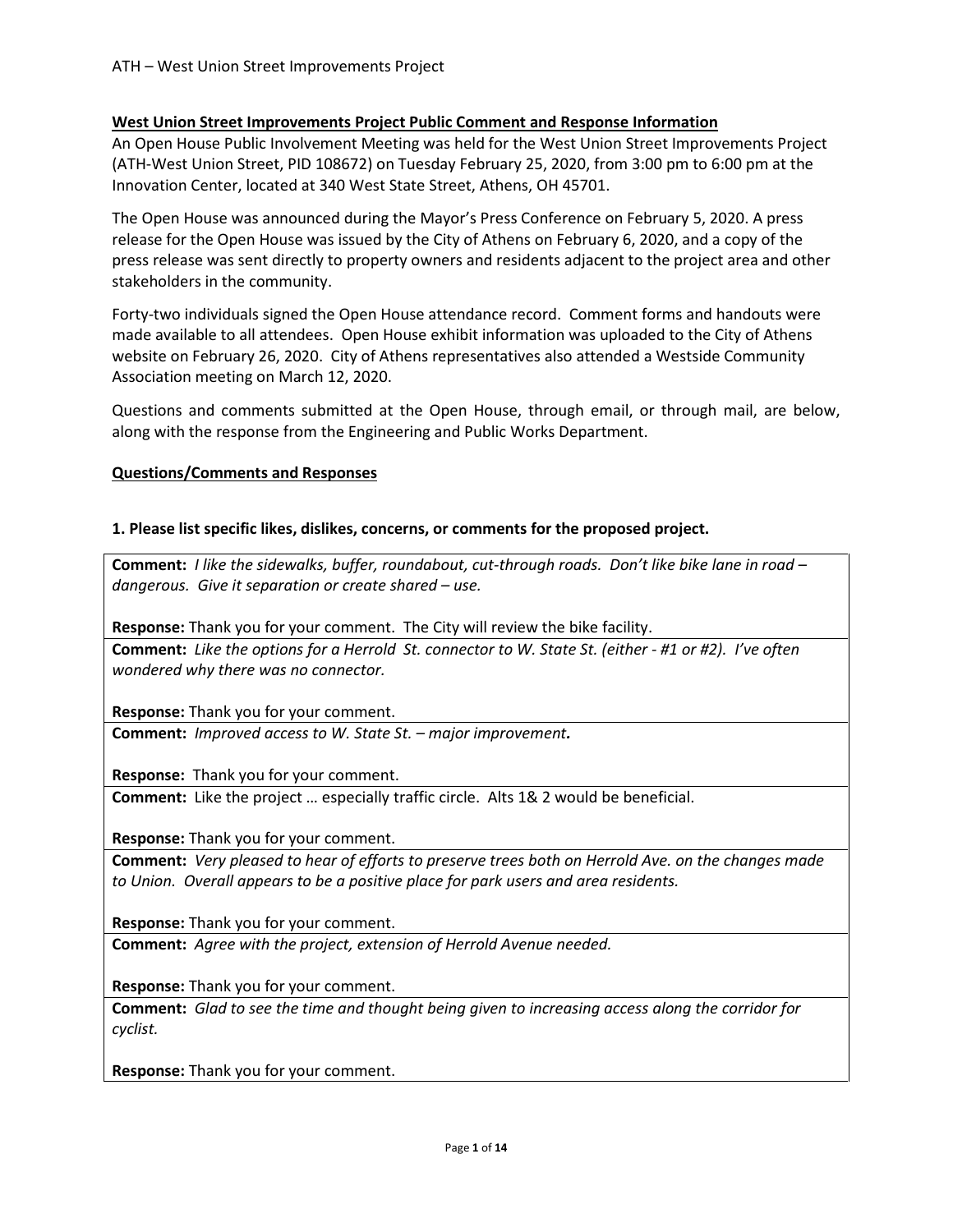**Comment:** *Worried about more traffic on Central (speeding, still a mess with changes made to street w/West Elementary.)*

**Response:** Thank you for your comment. The Athens Police have been informed of the speeding complaint.

**Comment:** *I would be in favor of option 1 for Herrold Avenue. Increasing access to West State St. makes sense. I often cut through that route as a pedestrian.*

**Response:** Thank you for your comment.

**Comment:** *I love the roundabout and the Herrold Ave. access! The longer section (not going thru the floodwall) is preferable.*

**Response:** Thank you for your comment.

**Comment:** Easier access

**Response:** Thank you for your comment.

**Comment:** *Great idea, would cut down on traffic and any safety concerns from the narrow road.*

**Response:** Thank you for your comment.

**Comment:** *I think that it would be a great addition and that it would help me cut down on my commute time and additional traffic.*

**Response:** Thank you for your comment.

**Comment:** *The cut through from West Union to West State would be great!*

**Response:** Thank you for your comment.

**Comment:** *Easy access to and from the fields thru W. State Street is very narrow and congested and hard to get to w/games.*

**Response:** Thank you for your comment.

**Comment:** *Easy travel for sports, bike path*

**Response:** Thank you for your comment. **Comment:** *Easier travel for vehicles*

**Response:** Thank you for your comment.

**Comment:** *Great idea, easier access, weekends especially.*

**Response:** Thank you for your comment.

**Comment:** *Union Street "bottleneck" is insane. Please fix.*

**Response:** Thank you for your comment.

**Comment:** *This project would help with not just ease of access, but the safety of our children and people in general.*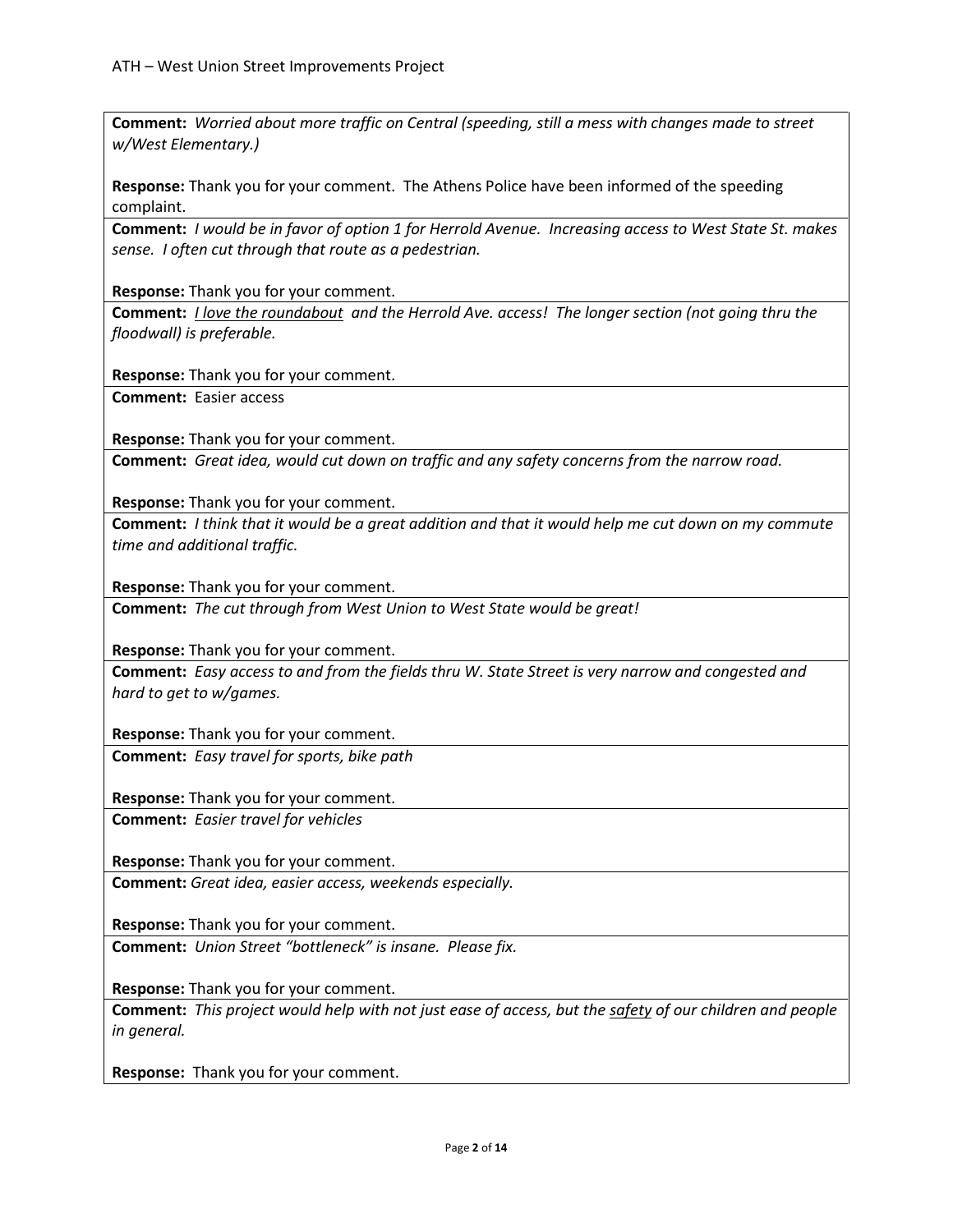**Comment:** *Makes it easier for all of us parents to get in and out having one extra way will make it less of a pain.*

**Response:** Thank you for your comment.

**Comment:** *Creating a second entrance into the W. State ball fields will significantly improve traffic in/out of the complex. It will also improve safety by creating fewer backlogs during baseball season.*

**Response:** Thank you for your comment.

**Comment:** *I like the idea, the park is hard to get in and out of. I feel it needs another access.*

**Response:** Thank you for your comment. **Comment:** *It would improve flow of traffic immensely.*

**Response:** Thank you for your comment.

**Comment:** *Project greatly improves access & safety*

**Response:** Thank you for your comment.

**Comment:** *The W. State Park is such a nice part & highlight of the City. The traffic on W. State and the neighborhood is a burden to the neighborhood & is a safety issue. This would be a HUGE benefit.*

**Response:** Thank you for your comment.

**Comment:** *Traffic flow around the fields would greatly be improved. Access to fields is limited and would improve the area and the goals of fields.*

**Response:** Thank you for your comment.

**Comment:** *It would much improve traffic flow*

**Response:** Thank you for your comment.

**Comment:** *Great idea! We need more access to the parks. Very congested during weekends and other high traffic times.*

**Response:** Thank you for your comment.

**Comment:** *I think it would make for much better traffic flow.*

**Response:** Thank you for your comment.

**Comment:** *Traffic will be so much better, also multiple exit routes for safety.*

**Response:** Thank you for your comment.

**Comment:** *The 2012 derecho hit at 6:00 and the park was packed. Only way in and out was a disaster. People couldn't get out of the park in an orderly manner. It was chaos!*

**Response:** Thank you for your comment. The proposed Herrold Avenue extension will decrease Emergency Responder response time as well as provide another connect to West State Street. **Comment:** *Long overdue*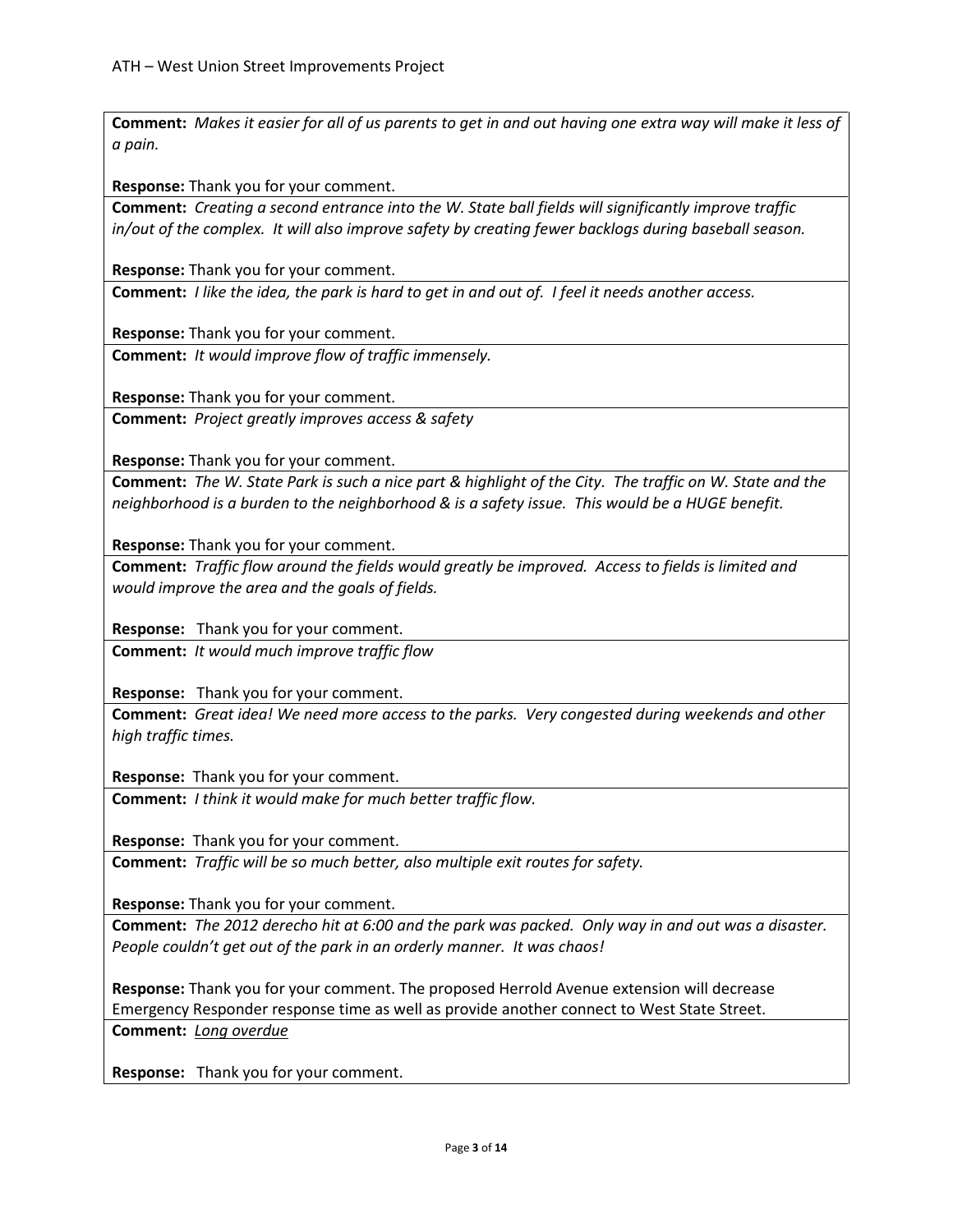| Comment: I think another entrance/exit would be great for traffic in the area.                                            |
|---------------------------------------------------------------------------------------------------------------------------|
| Response: Thank you for your comment.                                                                                     |
| Comment: This is a much needed project to relieve traffic congestion on Shafer & W. Union Street.                         |
| Response: Thank you for your comment.                                                                                     |
| <b>Comment:</b> Help with access to West State Park                                                                       |
| Response: Thank you for your comment.                                                                                     |
| <b>Comment:</b> Great proposal                                                                                            |
| Response: Thank you for your comment.                                                                                     |
| Comment: Shafer Street backs up bad at 5:00, three light changes before you can move. Excellent<br><u>proposal.</u>       |
| Response: Thank you for your comment.                                                                                     |
| Comment: The project would greatly improve access to the ballfields, helping with traffic flow and<br>safety at the park. |
| Response: Thank you for your comment.                                                                                     |
| <b>Comment:</b> Like that there is more access in & out of park                                                           |
| Response: Thank you for your comment.                                                                                     |
| <b>Comment:</b> Love the idea of adding a second entrance to W. State.                                                    |
| Response: Thank you for your comment.                                                                                     |
| <b>Comment:</b> Love the idea more access to park                                                                         |
| Response: Thank you for your comment.                                                                                     |
| <b>Comment:</b> Easier access to baseball fields                                                                          |
| Response: Thank you for your comment.                                                                                     |
| Comment: Very much believe Herrold Ave. should be extended! (I don't know which plan is best.) Good                       |
| idea to improve infrastructure! See no need to narrow road as likely it will need to be widened in areas                  |
| such as turn to Herrold and local businesses. If a bike lane is done, it needs to be wide enough.                         |
| Sidewalks a good idea.                                                                                                    |
|                                                                                                                           |
| Response: Thank you for your comment.                                                                                     |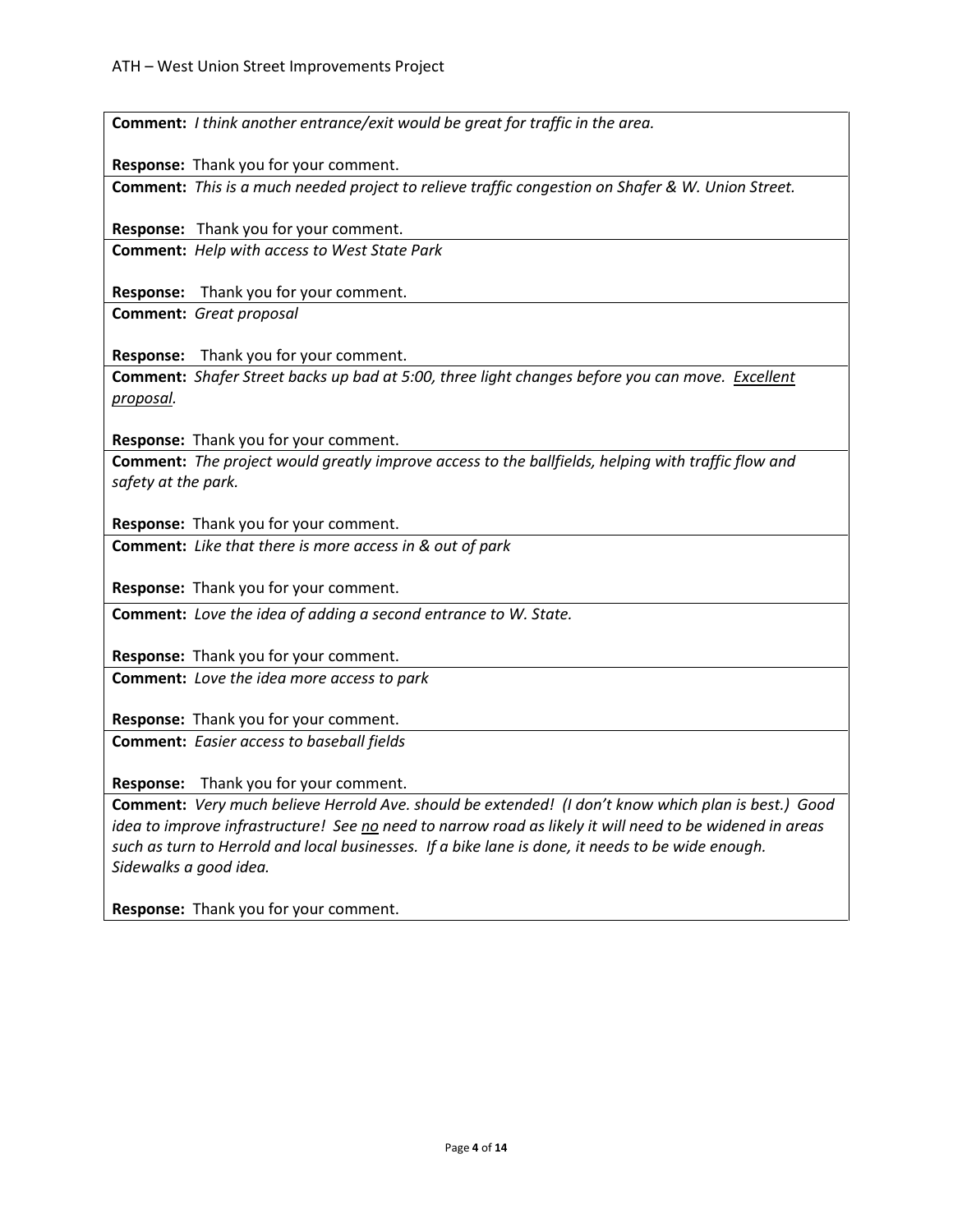## **2. How do you currently use the project area (i.e. walking, bicycling, commuting, shopping, etc.)?**

#### **Comments**

- *Shopping, drive through to day care, drive to hospital*
- *Commuting from the Plains to the Innovation Center (340 West State Street).*
- *Access to W. State St., Innovation Center. Transportation in/around Athens.*
- *Commuter*
- *I use the dog area and nearby pathways for walking dogs. The dog park pines are definitely a resource to preserve.*
- *Commuting – Ball Fields- West Side cutting over to Columbus Road.*
- *All of the above.*
- *Cycling, commuting*
- *Not a whole lot, but have used it mainly for walking, biking.*
- *I live on Herrold & deal with the Larry's Dog House traffic.*
- *I drive through and occasionally shop.*
- *Commuting*
- *Baseball*
- *Baseball, softball*
- *We commute by car on the road, shopping. We regularly go to the Park via this route.*
- *We're at the ballfield from morning to night on weekends and a few nights during the week.*
- *Sports*
- *Walking, sports*
- *Sports, exercise*
- *Walking, bicycling, commuting, and shopping. All of the above, especially parks/ball.*
- *I do not currently use the area for anything.*
- *Baseball, walking, dog park*
- *N/A*
- *Sports, running, bike path*
- *Running/baseball/dog park*
- *Park access*
- *I work at the hospital, use the bike path and I shop at Seaman's, Catalyst Café, and Larry's.*
- *Walking, bicycling, sports*
- *Yes, walking and baseball*
- *Walking and bicycling*
- *I coach sandlot baseball*
- *Baseball/softball for kids, dog park, walking/running*
- *Sandlot, baseball & bike path*
- *Yes, frequently*
- *This will be our 3rd year playing sandlot*
- *Helping with sandlot baseball, bike path, and my office is located on W. Union Street.*
- *Sandlot*
- *West State Park*
- *Baseball*
- *Bike, walk/jog, lived & will be living out Union within next year.*
- *Commuting*
- *Walking, biking, baseball*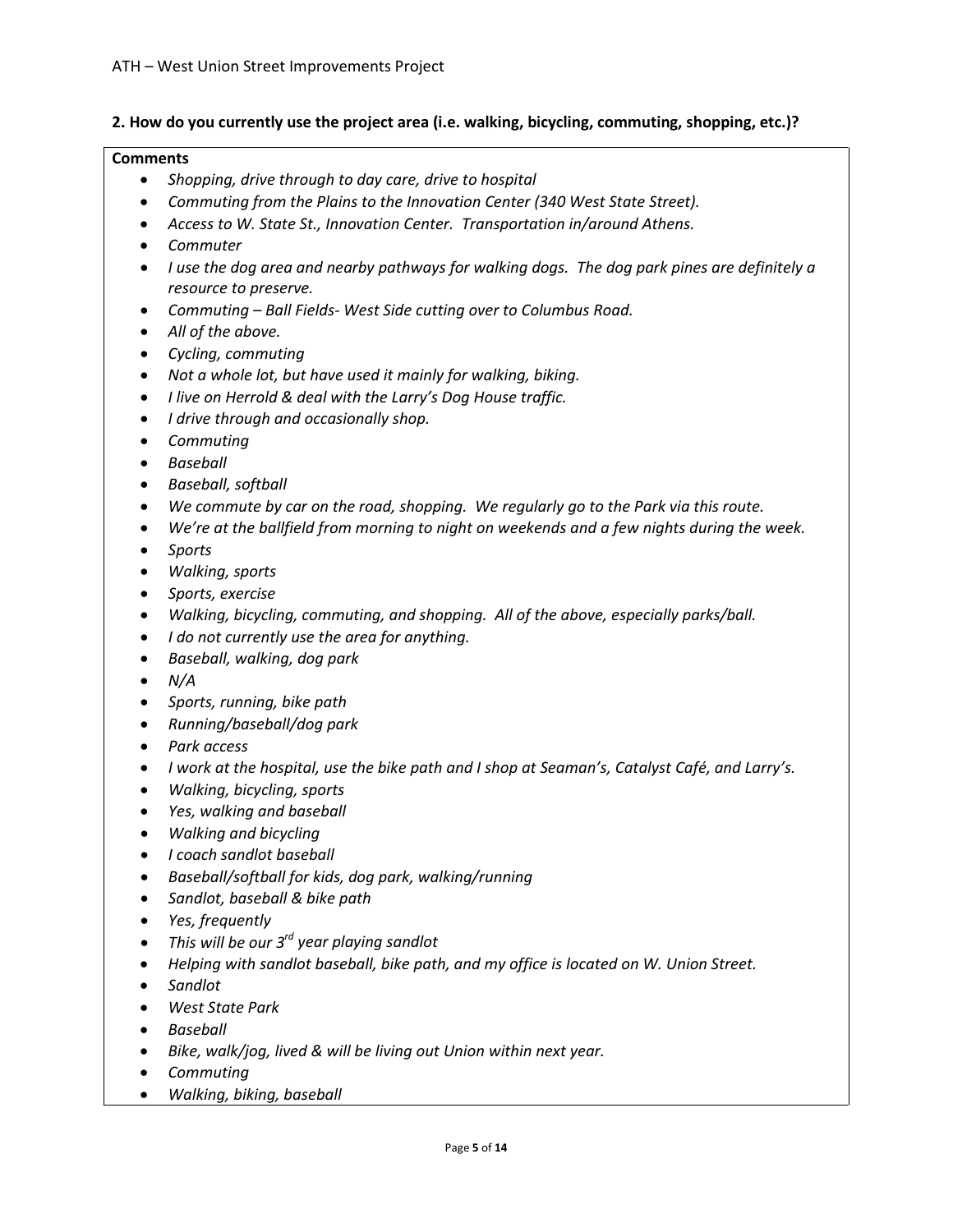- *Baseball*
- *Baseball*
- *Currently live West of intersection of 682 & W. Union & drive on W. Union very regularly – to hospital, M.D., on way to center of town inc. University. Note: Even though drivers entering the area from the areas to the W. which have higher speed limits, I almost never see anyone driving over 35 and generally significantly under that limit.*

**Response:** Thank you for submitting comments about how the street is utilized.

# **3. Do you have concerns or comments about the environmental, social or economic impact of the project?**

**Comment:** *It would be good to have another route to the ball fields, for safety.*

**Response:** Thank you for your comment.

**Comment:** *Depending on how much property needs to be acquired for widening streets and allowing for the proposed round-about, it could be an expensive project.*

**Response:** The City has received funding from the Ohio Department of Transportation, and is pursuing other funding sources. The City will reduce property acquisition needs as much as possible. **Comment:** *Good Idea!*

**Response:** Thank you for your comment.

**Comment:** *Has there been any thought given to additional bike parking/storage? Has there been any thought to the increased flash drainage?*

**Response:** The City will review bike parking and storage areas as part of this project, and with business owners along the corridor. Stormwater flow will be considered with design, and flood impacts will be reviewed to ensure the project does not increase flood impacts.

**Comment**: *I have concerns with noise pollution to surrounding neighborhoods & flooding.*

**Response:** Thank you for your comment.

**Comment:** *I am concerned about the speeding that would occur on the completed road. People already drive fast to get to the hospital. Getting out of Larry's is already hard. I think we need a 3 way stop.*

**Response:** Thank you for your comment. Speeds are expected to reduce with a decreased lane width. Traffic control at the West Union/Herrold Avenue intersection will be reviewed in detail during design. **Comment**: *No concerns. It looks awesome. (I'm not sure of the need of bike lanes, but if people will use them, then great. If not, it could be a waste of space.)*

**Response:** Thank you for your comment.

**Comment:** No – would benefit the community.

**Response:** Thank you for your comment.

**Comment:** *Watch the river; don't dump into the Hocking.*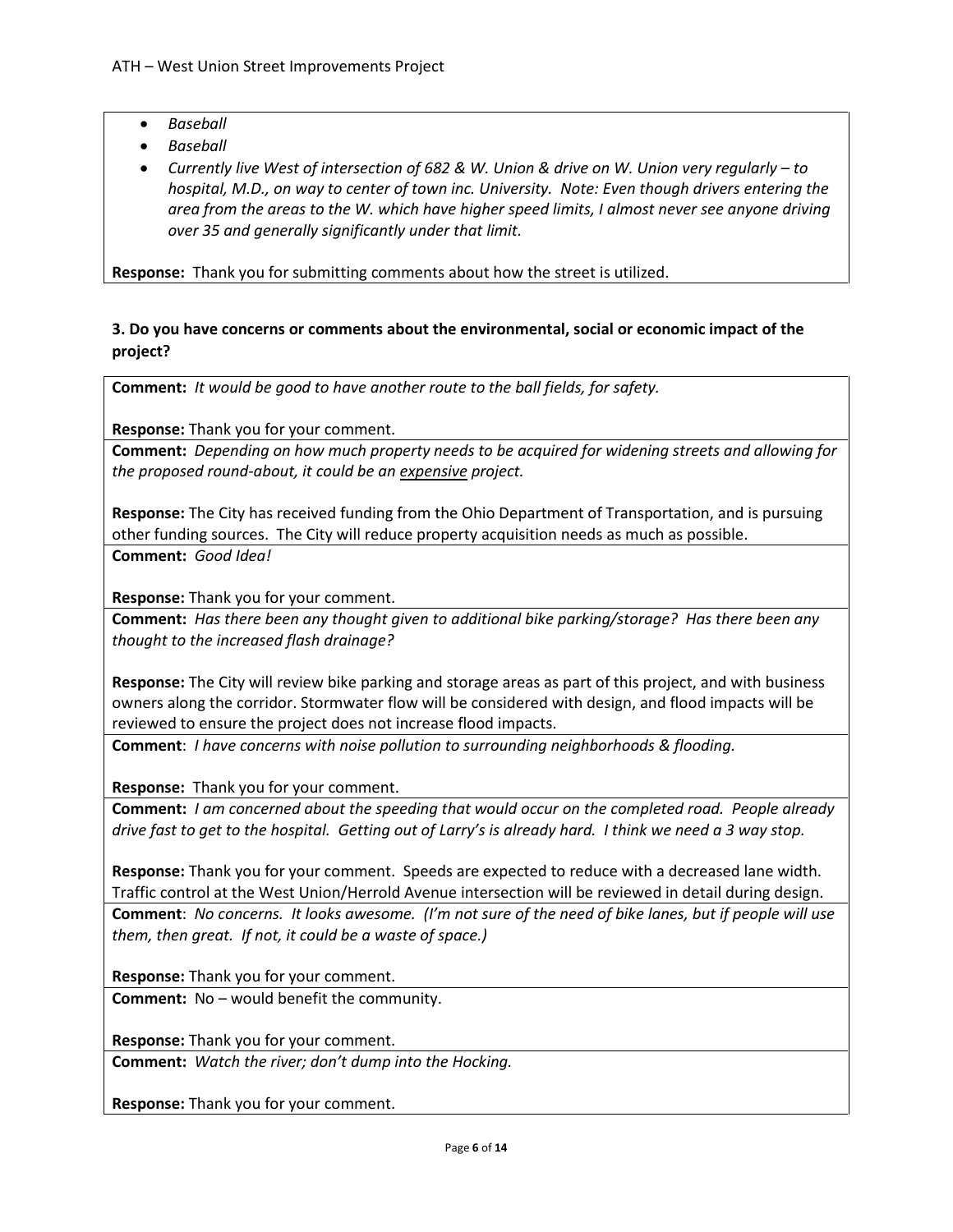**Comment:** *Opening a second entry that has more "public" could increase overall use of the space, positively affecting social/community engagement.*

**Response:** Thank you for your comment.

**Comment:** *No. It will help that part of town.*

**Response:** Thank you for your comment.

**Comment:** *I think it would be a great improvement.*

**Response:** Thank you for your comment. **Comment:** *Wellheads?*

**Response:** The West State Street wellfield will not be impacted with this project.

**Comment:** *I feel that there is a safety issue with one way out now. In an emergency it is currently traffic-congestion trying to vacate the park quickly.*

**Response:** Thank you for your comment. **Comment:** *Would be a huge help with baseball/softball*

**Response:** Thank you for your comment.

**Comment:** *Extension of Herrold would decrease stress of drivers leaving the city (or entering) from/to businesses such as Stew Mac, Miller's Chicken, Innovation Center. (There for positive social and economic plus). Concern a roundabout needs adequate sight distance to function well and there may not be adequate distance.*

**Response:** Thank you for your comment. With the roundabout the sight distance issues at the West Union/Shafer Street intersection will be decreased.

### **4. Do you have knowledge of any archaeological or architectural resources within the project area?**

### **Comment:**

- *Cemetery?*
- *No. It's unlikely there are any, unless you consider Larry's Doghouse to be considered a cultural resource.*
- *Yes*
- *There are wellhead concerns that will need to be followed. Need to maintain the parks resources & help improve/update areas on the West side.*
- *Yes, old canal channel.*
- *As you know, there is an important local historical cemetery at the intersection. Also research shows that long term roundabouts do not function well to resolve accidents.*

**Response:** Thank you for the information.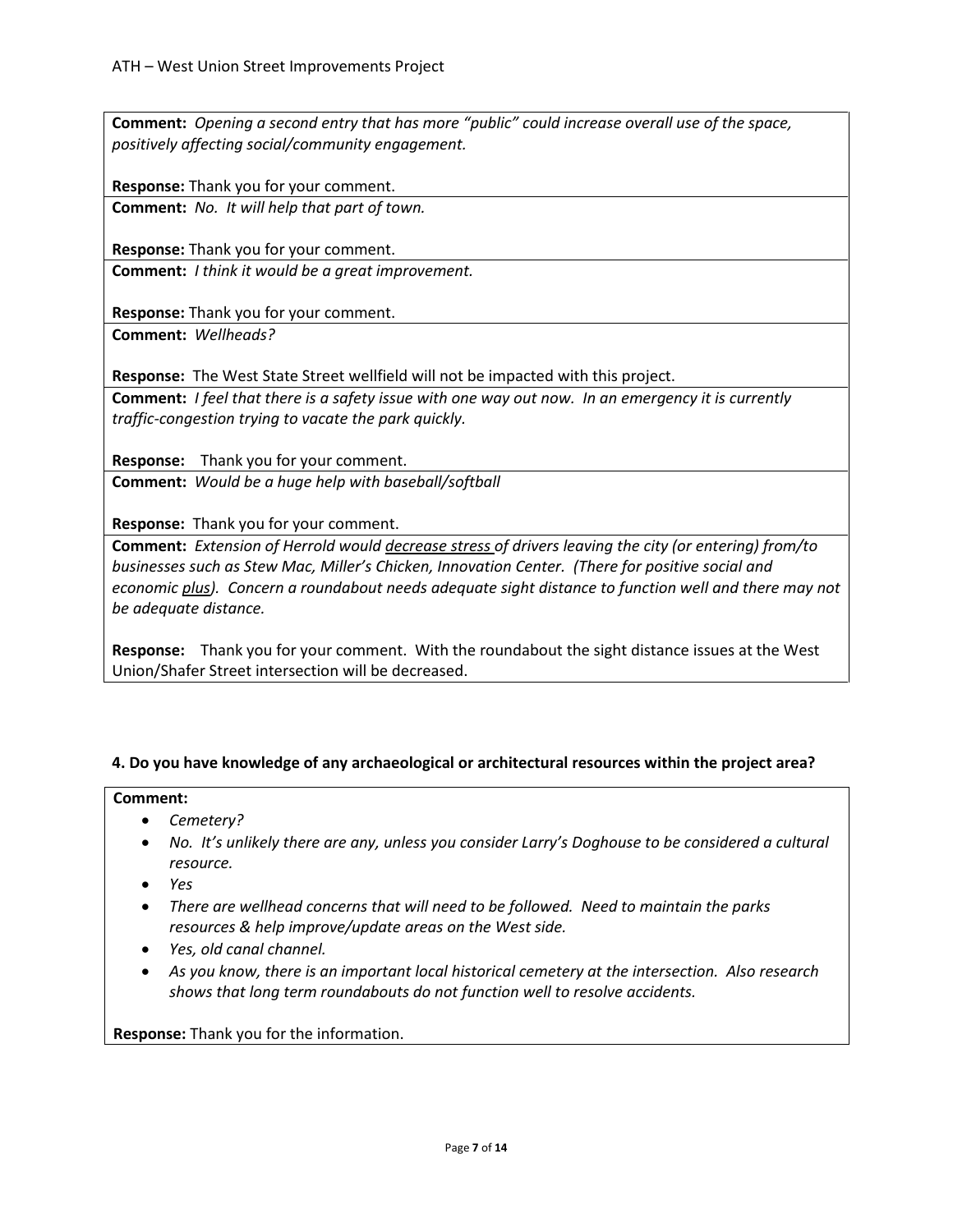## **5. General Comments:**

**Comment:** *Slow Traffic! Plant Shade Trees.* (Diagram provided on comment form includes a sidewalk or multi-use path with a vegetated buffer between the path and the street and an option with a barrier).

**Response:** Thank you for your comment.

**Comment:** *Very much favor of having an additional route to/from West State Street.*

**Response:** Thank you for your comment.

**Comment:** *Great improvement!*

**Response:** Thank you for your comment. **Comment**: *Get 'r done!*

**Response:** Thank you for your comment.

**Comment:** *Suggest turnabout be considered for Union & 682.*

**Response:** Thank you for your comment.

**Comment:** *Would like a round-a-bout @ 682 & 56. Would like storm sewer for water run off on Blueline Drive.*

**Response:** Thank you for your comment. The City is reviewing a roundabout at SR 682/56 for another project. The City will review stormwater on Blueline Drive.

**Comment:** *Can it be extended to include a Roundabout at light for Union /682? How is drive-thru at Larry's affected?*

**Response:** Thank you for your comment. The City is reviewing a roundabout at SR 682/56 for another project. The City is coordinating with the owners of Larry's Dawg House to review proposed changes to West Union Street and Herrold Avenue that will improve the flow through their drive-thru. **Comment:** I'm excited for these improvements. I hope the Herrold Ave. connector happens.

**Response:** Thank you for your comment.

**Comment:** *Photos of park crossing. (Photos provided showing raised brick crosswalks)*

**Response:** Thank you for providing photos. The City will consider aesthetic pedestrian improvements during design.

**Comment:** *Great idea!*

**Response:** Thank you for your comment

**Comment:** *Much needed project! The road exterior is critically needed!*

**Response:** Thank you for your comment

**Comment:** *This project would only benefit the community and all the parents of the players for the sandlot.*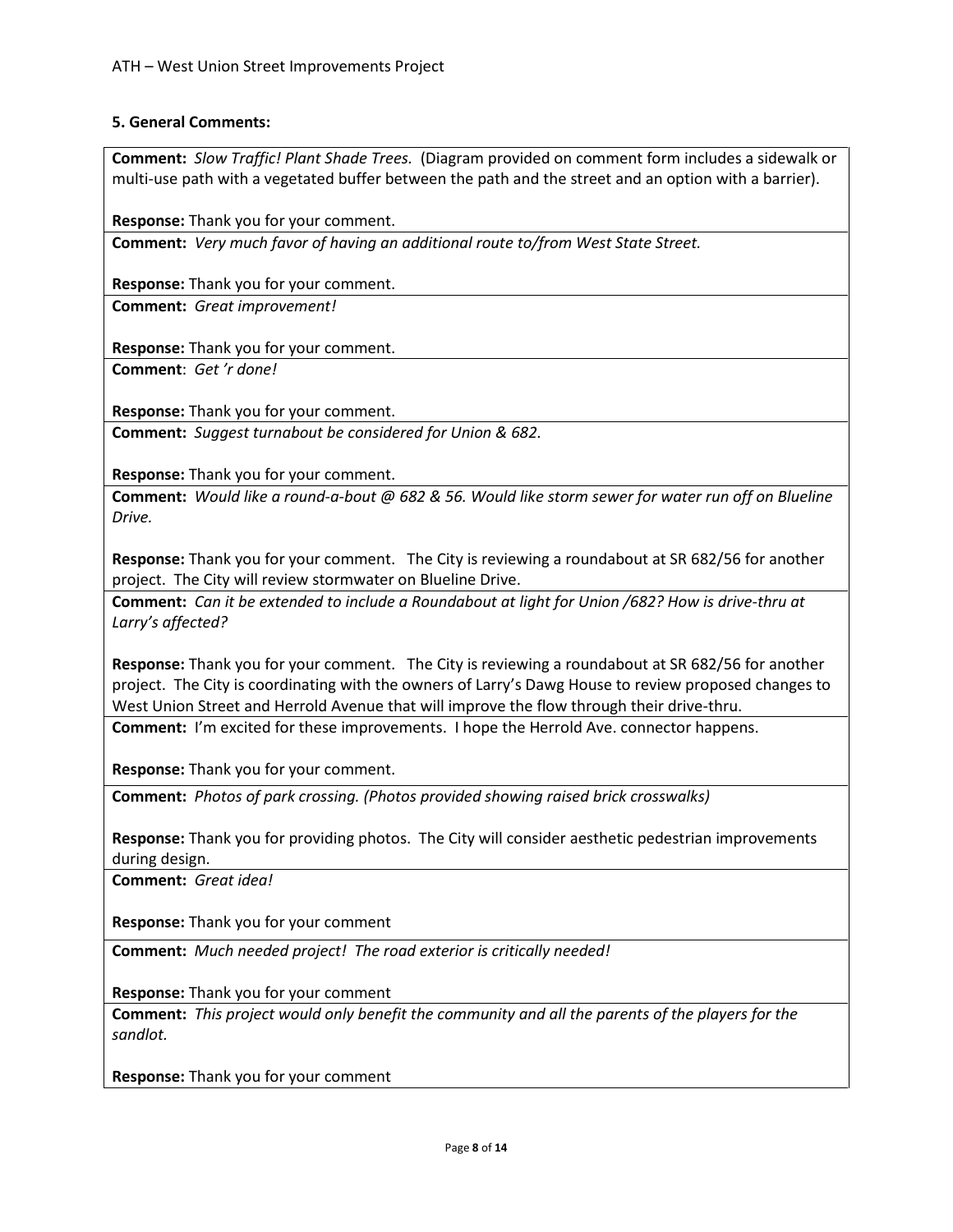| <b>Comment:</b> This is a great idea that I hope will be completed.                                                                                                                                                               |
|-----------------------------------------------------------------------------------------------------------------------------------------------------------------------------------------------------------------------------------|
|                                                                                                                                                                                                                                   |
| Response: Thank you for your comment                                                                                                                                                                                              |
| Comment: Long overdue!                                                                                                                                                                                                            |
| Response: Thank you for your comment                                                                                                                                                                                              |
| Comment: People already try to find ways to use W. Union to access the area, largely through use of the<br>VA parking lot. A second entry will address a demonstrated interest in having more than one way to<br>access the park. |
| Response: Thank you for your comment.                                                                                                                                                                                             |
| <b>Comment:</b> <i>I support the project.</i>                                                                                                                                                                                     |
| <b>Response:</b> Thank you for your comment                                                                                                                                                                                       |
| <b>Comment:</b> I think this has needed to happen for a long time. I'm an Athens Native and have grown up<br>at this park.                                                                                                        |
| Response: Thank you for your comment                                                                                                                                                                                              |
| Comment: Please get this project done!! Thanks                                                                                                                                                                                    |
| Response: Thank you for your comment                                                                                                                                                                                              |
| <b>Comment:</b> This is a wonderful idea that I fully support.                                                                                                                                                                    |
| Response: Thank you for your comment                                                                                                                                                                                              |
| <b>Comment:</b> This project is a <b>GREAT</b> idea!                                                                                                                                                                              |
| Response: Thank you for your comment                                                                                                                                                                                              |
| Comment: Much needed                                                                                                                                                                                                              |
| Response: Thank you for your comment                                                                                                                                                                                              |
| Comment: Long overdue                                                                                                                                                                                                             |
| Response: Thank you for your comment                                                                                                                                                                                              |
| Comment: Another entrance would help with the traffic as well as reduce the traffic greatly for the<br>neighborhood.                                                                                                              |
| Thank you for your comment<br><b>Response:</b>                                                                                                                                                                                    |
| <b>Comment:</b> I would prefer Alternate 2 project, as it seems to be the easiest & safest path to W. State<br>Street.                                                                                                            |
| Response: Thank you for your comment                                                                                                                                                                                              |
| <b>Comment:</b> Traffic is extremely congested with Ohio University employees leaving work & hundreds of<br>people trying to get to West State at the same time. They will have a second means of egress into the<br>park.        |
| Response: Thank you for your comment                                                                                                                                                                                              |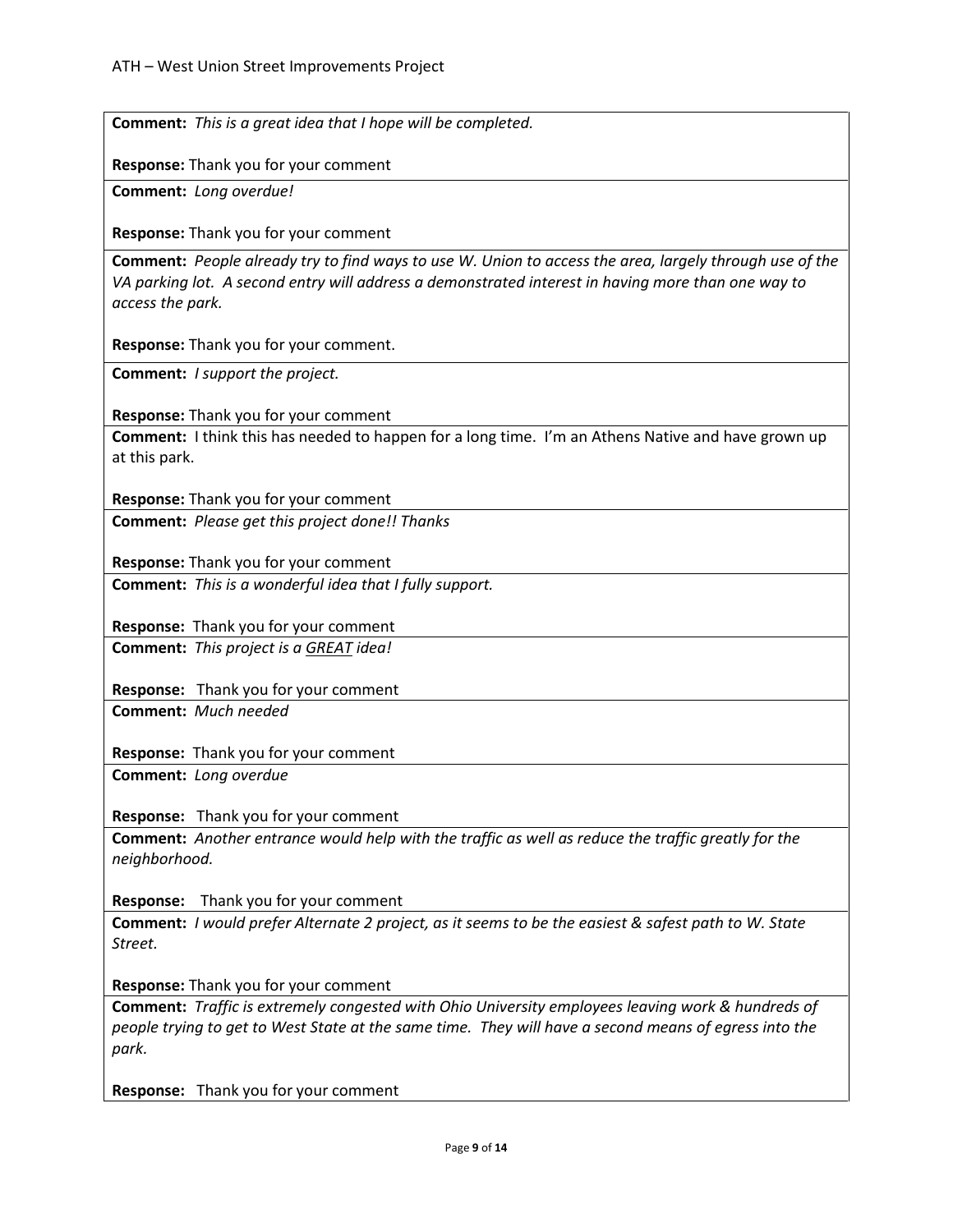**Comment:** *We desperately need more access to the park for automobiles. Traveling up Shafer and around Millers also delays any emergency situations.*

**Response:** Thank you for your comment

**Comment:** *This is very much needed to help with traffic flow.*

**Response:** Thank you for your comment

**Comment:** *First: Decrease speed limit on the project area to 25! This can be done before any project gets underway. Next: Do Herrold Ave. as it would considerably reduce traffic on the intersection mentioned. It would also reduce congestion if/when roundabout is under construction. It would be great to have an attractive entrance to the City of Athens.*

**Response:** Thank you for your comment**.** The speed limit of 35 miles per hour meets requirements for West Union Street.

**Comment***: In general I am opposed to the opening, but recognize that, with the building of more medical facilities (at OU and OhioHealth) there will be further congest at the Union/Shafer St. intersection and the need to open Herrold "beltway" to reduce that congestion. But I have concerns*

- *1. The opening will be expected increase the traffic through the Second St./Central Ave./ W. State street corridor and reducing traffic through the Slaughter Radin street cut though.*
- *2. We can expect more traffic down W. State Street to avoid the Shafer/Union traffic light. This will result reduced congestion at that traffic light/intersection, but*
- *3. This might result in higher speeds in general around the West State street Park (WSSP). This might even turn out to become a faster route for ambulance travel to the hospital.*
- *4. The closing of the West Elementary School will reduce the danger of child/car hazards.*
- *5. Will there need to be a removal of on street parking along this corridor?*
- *6. Will we need more speed bumps in the area of the park to reduce speeds?*
- *7. Have there been recent traffic studies for the intersections effected? In particular Shafer/ West State, West State and Central, and right hand turn on Shafer and Union traffic light? What are those numbers?*
- *8. Will the negatively affect the businesses on Herrold Ave.? In particular Larry's dog house drive through?*
- *9. Will we need a traffic light or extra lanes at Union and Herrold Ave.?*
- *10. The berm between West State and Herrold is wider (and higher) than the berm cut through at the present bike path. Will the reduction of this berm for Herrold Ave. cut increase a possible flood event?*
- *11. Will the cut through take any park land> and Do we have any federal funding spent on the WSSP requiring replacing that loss? I recall that was a factor on the East State St. widening.*
- *12. Will the increased traffic negatively impact our Wells in the State St well field?*

- 1. The traffic flow cannot be modeled. It is anticipated that the route to the uptown area will remain West Union Street, unless local drivers have a preference and knowledge to use streets in the Westside area.
- 2. It is anticipated that vehicles will continue to use Shafer Street as their primary access to West Union Street.
- 3. The City is reviewing future projects on West State Street, possibly completed in conjunction with the West Union Street project, to review speeding and safety concerns on West State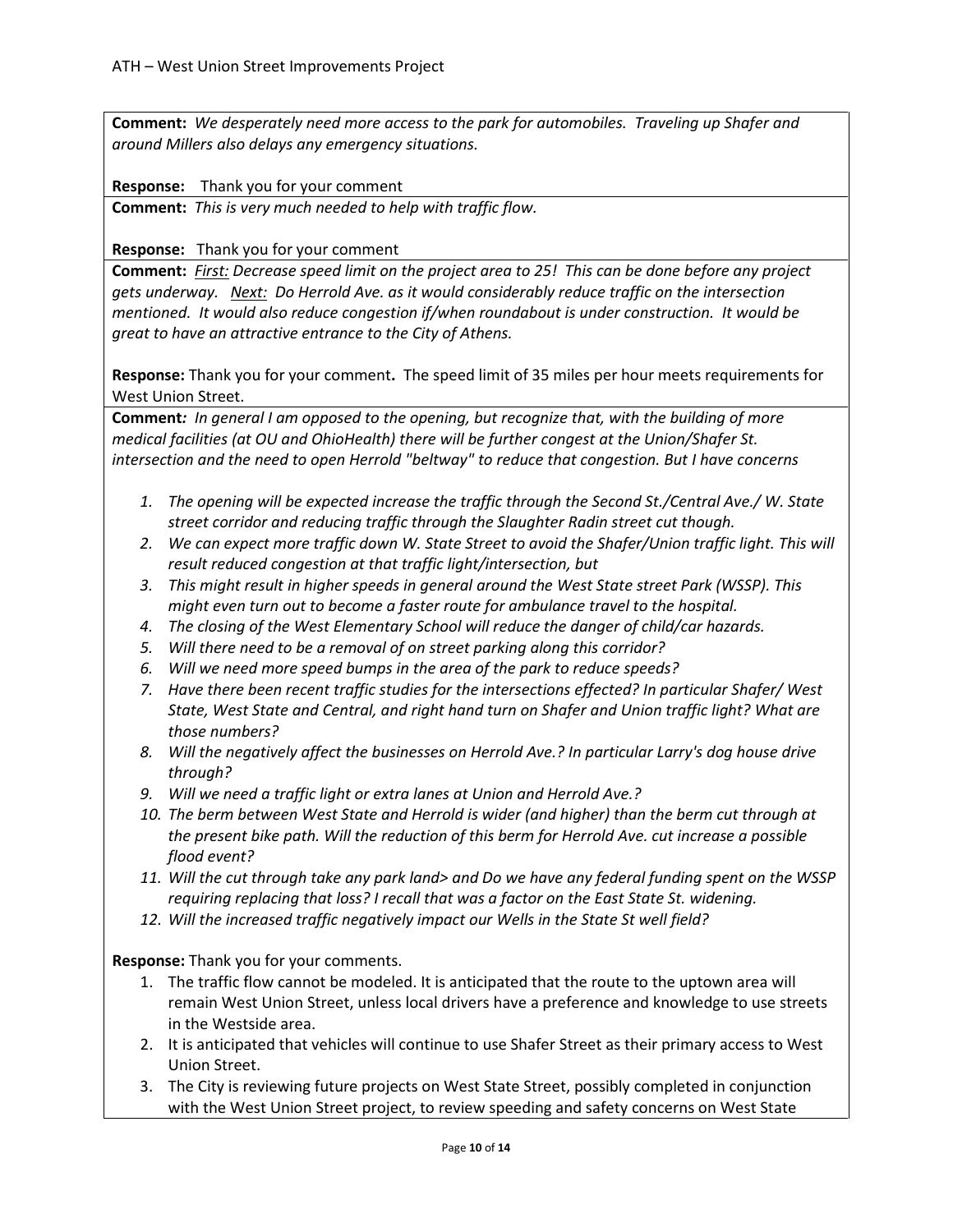#### Street.

- 4. The park is a destination area for other children.
- 5. Parking removal on West State Street is not anticipated.
- 6. The City will review West State Street speed concerns with another project.
- 7. Traffic studies have not been completed. Traffic counts were completed at intersections around the project area, including the West Union Street/Shafer Street intersection.
- 8. Traffic will be maintained during construction, and the end-project will be an improvement to the existing corridor and expected to attract businesses. The City is coordinating with the owners of Larry's Dawg House to review proposed changes to West Union Street and Herrold Avenue that will improve the flow through their drive-thru.
- 9. The City will review traffic control at the West Union/Herrold Avenue intersection during detailed design.
- 10. If Alternative 2 is selected, the City will review impacts to the berm with detailed design.
- 11. The proposed extension will not utilize existing park property.
- 12. The increased traffic is not expected to impact the City's well field. The improvements project will be reviewed with the City's Wellhead Protection Team.

**Comment:** *This email is in response to the Herrold Ave alternative access to the West State Street Park.*

*I did attend the meeting and received some additional information, however talking to others that attended the meeting as well I have discovered they received different information than I did. This is somewhat alarming as this is very impactful to me.*

*I live on Herrold Ave and walk and bike in the area on a regular basis. I will loose part of my driveway which will create noise very close to the house. It is a safe and low congested street which is why I chose to live her. The traffic at West Union and Herrold is already congested with the traffic from Larry's Dog House. There are days when it is challenging to get out on to West Union due to the drive through lane and people waiting to enter. My understanding is the biggest complaint is response time for an ambulance to get to the west end. If you open up this road to through traffic to access the West State St park you will continue to have additional accidents. You will be creating additional traffic issues as people do not adhere to the speed limit on this road already. I do not believe the 1-2 minutes they think they will save will not be effective do to the additional foot traffic and vehicle traffic.* 

*Environmentally it is my understanding the hill they plan on cutting into was added years ago due to flooding. You cut into this and will that weaken the dike?*

*I do not feel by opening this road to the west state park area you will achieve the goals of this project.*

**Response:** Thank you for your comments. A City representative will coordinate with property owners directly to review any property changes with the proposed Herrold Avenue Extension. The berm would be impacted with Alternative 2, and any elevation impacts would be carefully reviewed.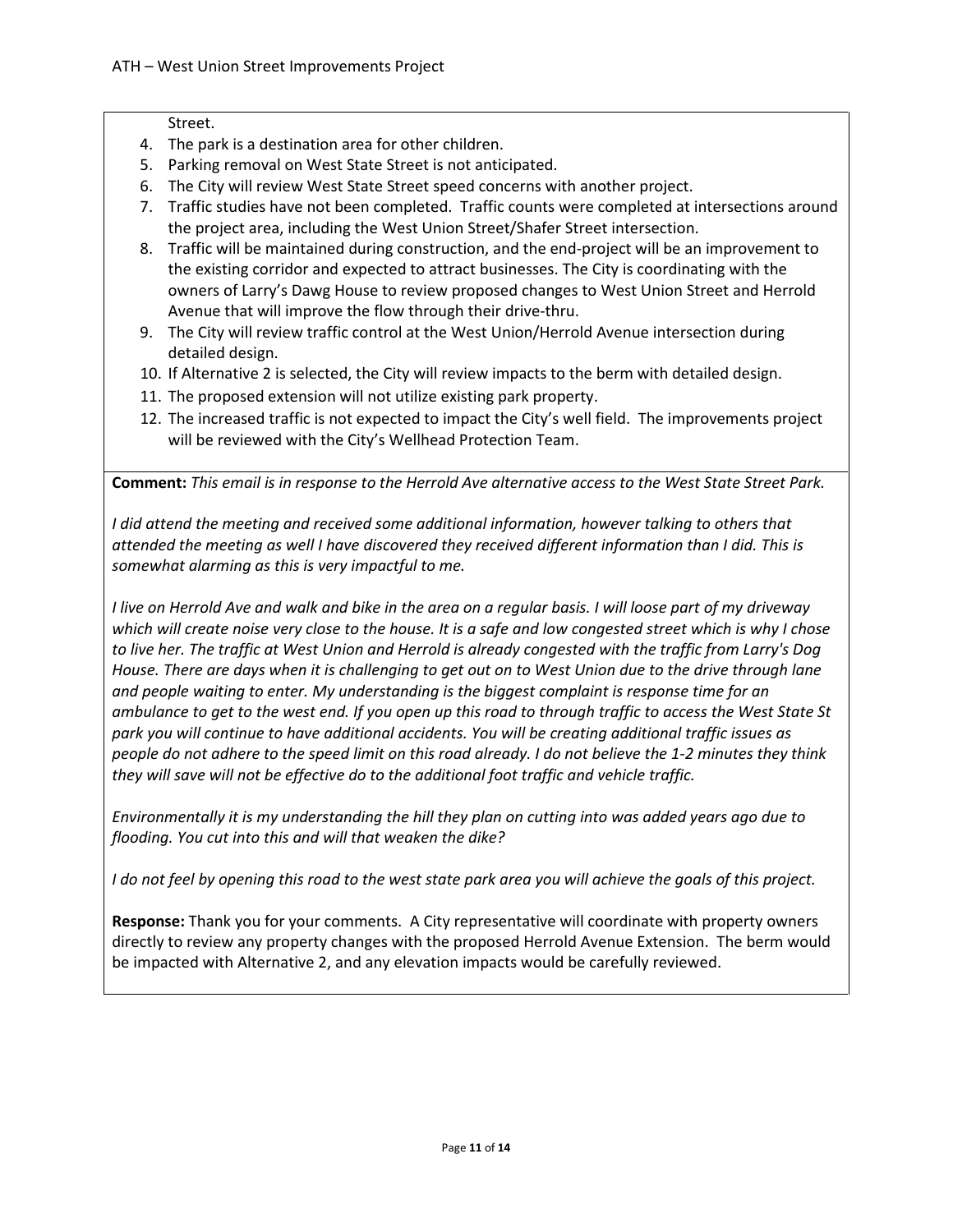## **Comment:** *Dear City Administration*

*Improving the main artery of West Union St. is great. Roundabouts instead of lights are great pretty much except maybe when they are so tiny but I understand limited space is a constraint.*

*The desire to address safety, traffic flow, efficiency of emergency vehicles and accommodation of large trucks and maintenance vehicle traffic are important to update.*

*Getting money from outside sources to help defer the costs to our community is also a good move especially in light of our recent large infrastructure levy that recently barely passed for city school buildings and mostly so far it seems to be a race to the bottom in innovation as to what will replace the older schools. This was not a popular increase in our taxes, but I digress.*

*How much large truck traffic is providing deliveries to the city, OU and businesses off of Shafer and West State Street? Was this looked at as part of the traffic study? Is there really that much truck traffic? Perhaps a truck turn around on West State Street might be better than a cut through road.*

*The two proposed "cut through" roads for traffic mitigation on West State Street and Shafer Street conjures up a set of other concerns that were also mentioned in the Westside Community Association (WCA) meeting in March of 2020 at ArtWest. The impact on residents of Herrold and West State Street is one concern.* 

*The serpentine option that involves eminent domain of a property owner who opposes this road and has a lot to lose because of it is a bad idea not only for the residents but can a truck with a 53' trailer really negotiate the curves of this road without having to run over into adjacent properties? A sharp turn on and off of West State Street, the curve off of the elevated railroad bed grade into where there are houses just seems ridiculous.*

*If there was going to be a choice between the two it definitely should go through the city's property straight line minimum driving challenges to change grade and negotiate curves. Still, increased truck and regular traffic in a wellhead protection zone also seems foolhardy to encourage that. There already are too many vehicles that operate and park in the wellhead zone potentially leaking or losing automotive fluids and other contaminants there. The city residents paid a lot of money to deal with well 6 and another one that was contaminated by poor judgement of past city employees. That cost was passed on to the entire community for years plus the actual threat of contaminate water.* 

*If a road cut is done and traffic patterns are changed what if this encourages MORE traffic to work it's way through the West Side neighborhood on Central, Shafer, Second, Rardin, and Slaughter. What contingency plans will be in place to deal with increased traffic through already constricted streets that are hazardous to negotiate with a lot of traffic and narrow corridors.* 

*If this isn't worked out to a reasonable degree ahead of time then I very much oppose a cut at all because more traffic results in the neighborhood then the quality of life there goes down and THAT is one of the big concerns with this cut through road so please have contingency plans that are reasonable and acceptable by the residents in the neighborhood before going ahead with a cut through road that makes it convenient and "safer" for traffic on West State and Shafer but externalizes costs on the rest of the neighborhood and the residents where eminent domain take place.*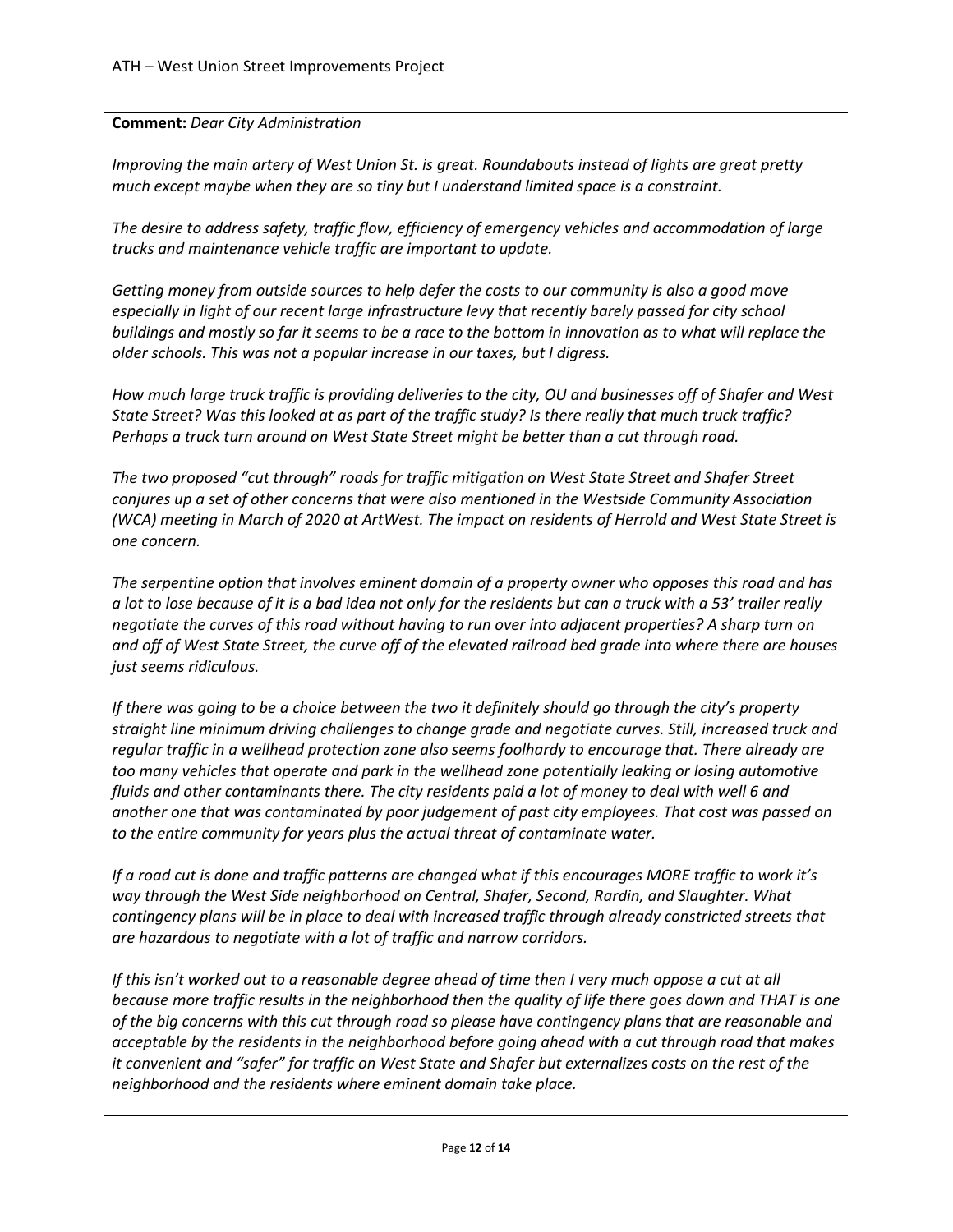*If this can't be worked out then please don't do this cut through.*

*Increased traffic might occur once people know they can cut through to Union Street coming from Columbus Road.*

*On the East Side, when work was being done on the corridors there signs went up to remind traffic that it was a neighborhood. Will the West Side get timely responses if problems occur.*

*Traveling through the West Side there are several issues:*

*Narrow streets with Parking on one or both sides of the street.*

*When the street is narrow like Second, Rarden, and Shafer with parking on one side it's usually clear enough for drivers on the parked up side of the street to yield to on-coming traffic.* 

*On Central Ave. the street has parking on both side and its just wide enough to allow people to think that they can pass each other at the same time but its a narrow margin of safety and results in side swipes fairly often.*

*The offset intersection of Second and Central with a stop sign at the bottom of a steep hill lends itself to many drivers not bothering to stop at the stop sign. This also occurs at Clark and Central. and West State.* 

*This is a harzardous route even in off hours of traffic density. The neighborhood needs less traffic not more.*

*Because its a main thoroughfare there are emergency vehicles with sirens going through there often. This is where I can see some benefit to a cut road if there can be less sirens barraging the neighborhood but they still would have to drive through to get to Columbus Road.* 

*So, I reiterate, the straight cut through road is the best choice of the two but please don't do either of them unless there is a solid plan in place and accepted by those in the neighborhood in case there is MORE traffic and this is a loss for the integrity of the West Side neighborhood North of West State Street and even West State Street itself.*

**Response:** Thank you for your detailed comments. Traffic counts were conducted in 2019. During a single day count, there were 88 single-use trucks, buses, and semi-trucks, counted during peak-hours at the West State/Shafer Street intersection. If the Herrold Avenue extension is completed, specific streets in the West Side Area would be reviewed for selective exclusions, such as signage to limit through trucks*.*

The alignment of the street and the intersection with West State Street will be designed using a standard design vehicle to provide the alignment and curve layout for the vehicles expected to use the roadway.

The project will be reviewed to consider impacts to the existing rail-road bed, impacts to the water treatment plant, street department operations, park operations, and transit operations. Members of the Wellhead Protection Team will review the project and be a part of any decisions made that may